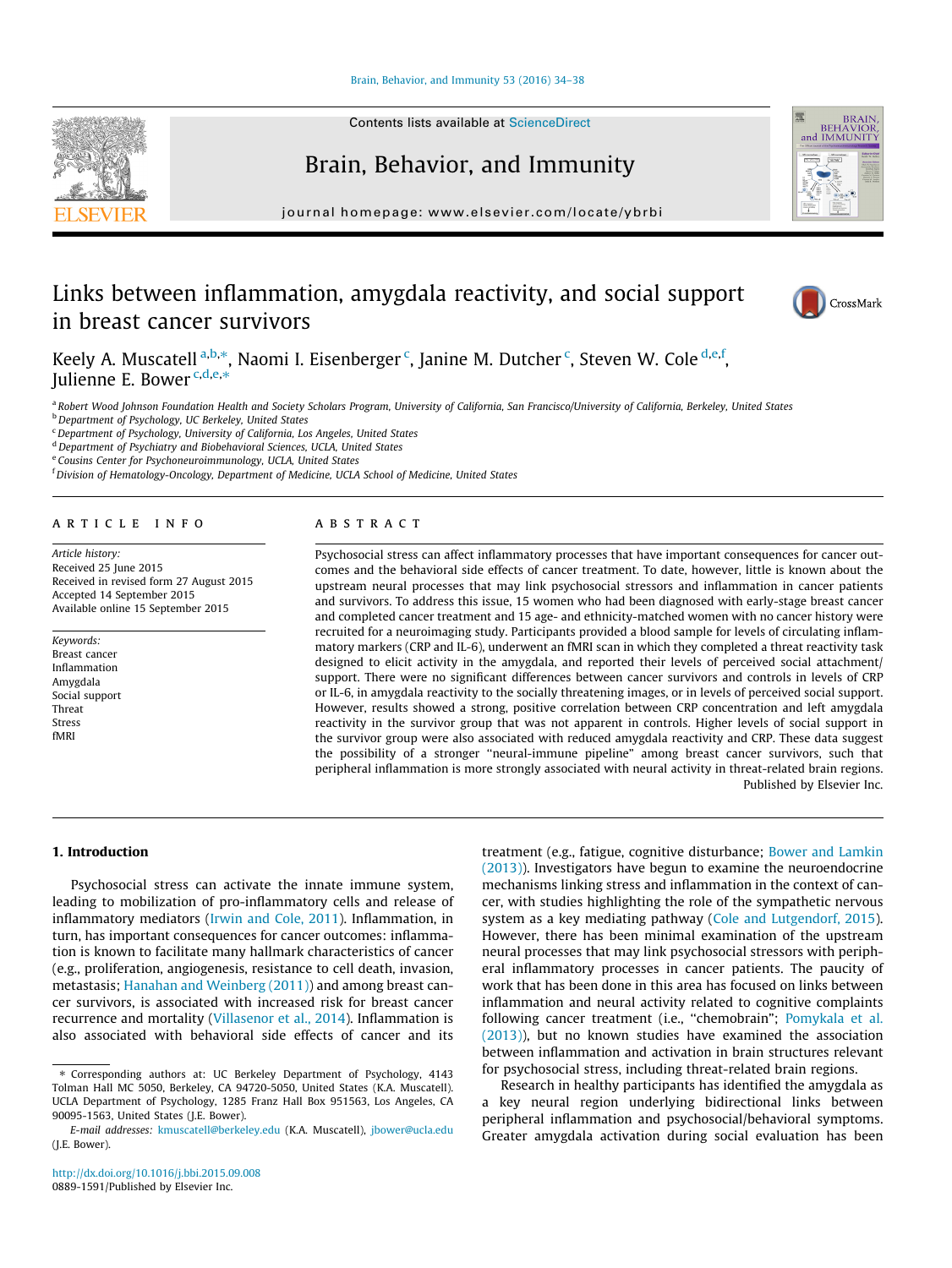linked with heightened inflammatory responses to social stress (Muscatell et al., 2015), possibly due to the fact that the amygdala has dense projection to brainstem areas that can generate sympathetic nervous system responses (LeDoux and Cicchetti, 1988) and in turn activate pro-inflammatory transcription factors (Bierhaus et al., 2003). At the same time, animal (Frenois et al., 2007) and human (Inagaki et al., 2012) research has shown that increases in peripheral inflammation lead to heightened amygdala activation to threatening information. Thus, threatrelated amygdala activation may serve as both a potential cause and consequence of peripheral inflammation. As such, the amygdala may play a key role in establishing a ''neuro-immune pipeline" (Miller et al., 2011; Miller and Cole, 2012) or ''neuro-immune network" (Nusslock and Miller, in press) linking neural activity and peripheral inflammation in breast cancer survivors. The present study was designed to assess relationships between amygdala reactivity and inflammatory markers in breast cancer survivors, and a comparison group of healthy controls. Given that greater social support has been linked to lower inflammation and greater survival in cancer populations (e.g., Costanzo et al., 2005; Kroenke et al., 2006; Lutgendorf et al., 2012), analyses also examined the relationship of social support/attachment to inflammation and amygdala activity.

#### 2. Materials and methods

### 2.1. Participants

Breast cancer survivors were identified from a larger study focusing on stress and tumor biology. Participants for the parent study were recruited from the UCLA Tumor Registry if they had been diagnosed with early stage breast cancer (stages I–III) within the past 5 years, had undergone surgical removal of their tumor, and were able to speak, read, and understand English. Individuals with metastatic or recurrent disease were excluded. To be eligible for the present study, survivors had to have completed any adjuvant cancer therapy with radiation or chemotherapy at least 6 months previously, have no evidence of recurrence or residual disease, ages 30–70 years old, no current medical conditions or medications that would impact inflammation, no metallic implants that would jeopardize safety in the MRI scanner, right-handed, and not claustrophobic. Control participants were recruited via wordof-mouth from participants in the survivor group, as well as via advertisement in a local newspaper. Eligibility criteria for the control group included all the inclusion criteria for the survivor group, with the addition of no history of any type of cancer diagnosis. Participants in the control group were age and ethnicity matched to those in the survivor group.

# 2.2. Procedure

Recruitment letters were sent to 84 potential participants identified from the parent study of breast cancer survivors; 49 women responded, and 15 were eligible, interested, and ultimately enrolled in the study. For the control group, 93 potential participants responded to a newspaper advertisement, 12 were eligible and interested, and 9 were ultimately enrolled. The remaining 6 participants in the control group were recruited via word-of-mouth from the survivor group. The UCLA IRB approved all study procedures, and all participants provided written informed consent.

Study sessions were scheduled between 8:00 AM and 10:00 AM. Upon arriving at UCLA, participants provided a blood sample for circulating inflammatory markers, which were collected by venipuncture into EDTA tubes, placed on ice, centrifuged for acquisition of plasma, and stored at  $-80$  °C for subsequent batch testing. Next, participants underwent an fMRI scan while they completed a threat reactivity task designed to elicit amygdala activation. Following the scan, participants completed questionnaire measures, and were debriefed and dismissed.

### 2.3. Measures

#### 2.3.1. fMRI task and image acquisition

To examine amygdala reactivity, participants underwent a functional MRI scan while they completed a standard threat-reactivity task that is widely used in the affective neuroscience literature to elicit amygdala activation. Specifically, participants viewed blocks of threatening facial expressions from a standardized stimulus set (Tottenham et al., 2009), and completed blocks of a shapematching task, which served as the comparison condition (Lieberman et al., 2007). Each block lasted 30 s, followed by 12 s of fixation crosshair. During the threat-processing blocks, participants were instructed to passively view 6 threatening facial expressions (3 angry, 3 fearful) for 5 s each. During the shapematching blocks, participants were asked to indicate (via button press) which of a pair of shapes presented at the bottom of the screen matched the shape at the top of the screen. Each set of three shapes was presented for 5 s each, and six different sets of shapes were presented during each block. Participants completed three blocks of each condition, in randomized order.

Imaging data were acquired using a Siemens Trio 3.0 Tesla MRI scanner at the UCLA Staglin Center for Cognitive Neuroscience. First, we acquired a T1-weighted MPRAGE anatomical image for functional image registration and normalization (slice thickness = 1 mm, 176 slices, TR = 2300 ms, TE = 2.98 ms, flip angle =  $9^{\circ}$ , matrix =  $256 \times 256$ , FOV =  $256$  mm). Then, we acquired 276 functional T2-weighted EPI volumes (slice thickness = 3 mm, gap = 1 mm,  $TR = 2000$  ms,  $TE = 25$  ms, flip angle =  $90^\circ$ , matrix =  $64 \times 64$ , FOV = 200 mm).

#### 2.3.2. Inflammatory assessments

Plasma levels of IL-6 were determined by high sensitivity ELISA (R&D Systems, Minneapolis, MN) according to the manufacturer's protocols, with a lower limit of detection of 0.2 pg/ml. CRP levels were determined by a high sensitivity ELISA (Immundiagnostik, ALPCO Immunoassays, Salem, NH) according to the manufacturer's protocol, but with an extended standard curve to a lower limit of detection of 0.2 mg/L. For each analyte, all samples were run in duplicate on a single immunoassay plate. Mean intra-assay coefficients of variation across all study samples were 4.1% and 4.5% for CRP and IL-6, respectively. Inflammatory data were positively skewed, so raw values were log transformed to normalize the distribution prior to statistical testing. For ease of interpretation, untransformed values are listed in the text and table.

#### 2.3.3. Social support/attachment

Perceptions of social integration and support were assessed using the Social Provisions Scale (Cutrona and Russell, 1987). This 24-item scale asks participants to indicate the extent to which they receive (or do not receive) different types of support from their social network, including perceptions of attachment, integration, and alliance. The Social Provisions Scale was of interest here because it has been associated with reduced inflammation and enhanced survival in cancer patients (Costanzo et al., 2005; Lutgendorf et al., 2005, 2012).

#### 2.4. Data analysis

Neuroimaging data were pre-processed and analyzed using Statistical Parametric Mapping (SPM8; Wellcome Department of Cognitive Neurology, London, UK). Pre-processing was conducted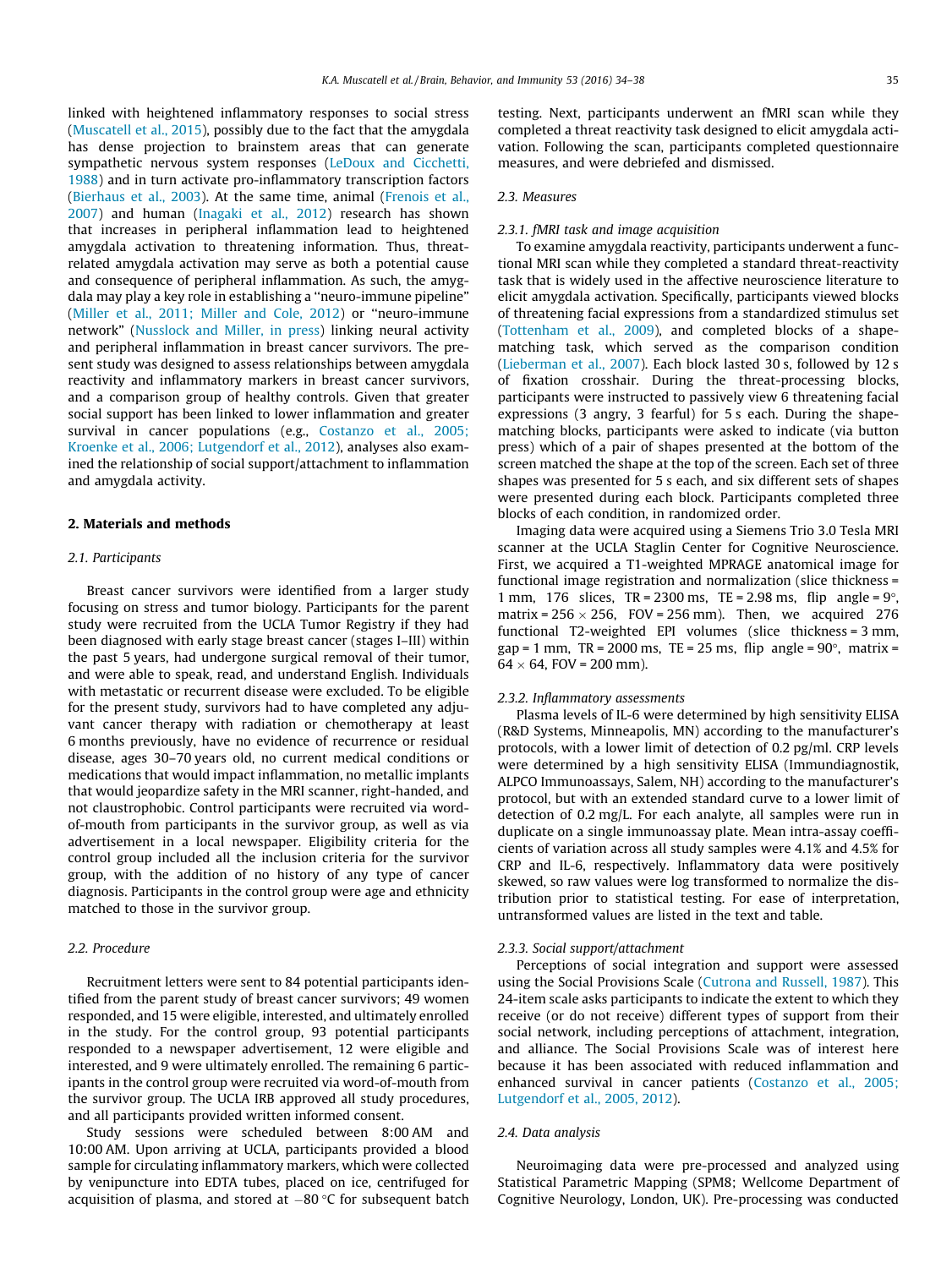using the DARTEL procedure, and included image realignment to correct for head motion, normalization into Montreal Neurologic Institute space (resampled at  $3 \times 3 \times 3$  mm), and spatial smoothing using an 8 mm Gaussian kernel, full width at half maximum, to increase signal-to-noise ratio. Following pre-processing, a general linear model was constructed for each participant, in which activation during each 30 s block of the task was convolved with a canonical hemodynamic response function. Our regressor-ofinterest coded for the type of block (threat vs. shape match), and we included the six motion parameters as covariates. For each model, the time series was high-pass filtered using a 128 Hz function, and serial autocorrelation was modeled as an AR(1) process. Following estimation, we computed linear contrasts for each participant that compared BOLD signal during the threat reactivity trials to BOLD signal during shape matching. Contrast images for each participant were then entered into random effects analyses at the group level for statistical inference.

Given our a priori hypotheses regarding the associations between inflammation and neural activity in the amygdala, we conducted region-of-interest (ROI) analyses focusing on this region. Amygdala ROIs were defined anatomically based on the Automated Anatomical Labeling atlas (left amygdala:  $-32 < x < -12$ ,  $-12 < y < 4$ ,  $-24 < z < -8$ ; right amygdala:  $12 < x < 32$ ,  $-21 < y < 4$ ,  $-24 < z < -8$ ). Mean parameter estimates were extracted from the amygdala ROIs for each participant using Marsbar, and entered into SPSS for further analysis. All analyses involving the fMRI data were conducted as one-tailed tests, given convention in neuroimaging research.

#### 3. Results

#### 3.1. Participant characteristics

Participants in both groups were approximately 55 years old (range = 42–68), primarily white (79%), relatively well-educated (80% with a bachelor's degree or higher), married or in a committed relationship (67%), and employed full-or part time (77%). There were no significant differences between the survivor or control group on any of these demographic characteristics, nor in body mass index (all  $p > 0.24$ ); thus, we present uncontrolled analyses below. Demographic characteristics for both groups are shown in Table 1. For the survivor group, the average time since breast cancer diagnosis was 3.83 years (range = 1.5–6 years). All women had been treated with surgery (either lumpectomy or mastectomy), and 11 participants had also received chemotherapy.

# 3.2. Comparing survivors and controls on levels of inflammation, amygdala reactivity, and social support

Independent-samples t-tests revealed no significant differences between survivors and controls in IL-6 ( $t(28)$  = .06,  $p$  = .95) or CRP levels  $(t(28) = .40, p = .69)$ . There were also no significant differences between survivors and controls in left or right amygdala activation to threatening faces (vs. shape-matching control;  $t(28)$ ) = .98,  $p = .33$  for left amygdala;  $t(28) = 1.10$ ,  $p = .28$  for right amygdala). Finally, survivors reported somewhat-higher levels of perceived social attachment/support than controls  $(t(28) = 1.58$ ,  $p = .13$ ), though this difference was not significant (see Table 1).

# 3.3. Survivors: relationships between inflammation, amygdala reactivity, and social support

Correlational analyses revealed a significant, positive correlation between left amygdala activity and CRP levels  $(r = .49, )$  $p = .03$ ; see Fig. 1) and a marginally significant correlation between

#### Table 1

Comparison of breast cancer survivors and controls on demographic characteristics, inflammatory markers, amygdala reactivity, and perceived social support.

| Characteristic                                                                                                    | Survivors $(n = 15)$                  | Controls $(n = 15)$                   |
|-------------------------------------------------------------------------------------------------------------------|---------------------------------------|---------------------------------------|
| Age (mean, SD, range)                                                                                             | 55.27, 7.3<br>$(42 - 68 \text{ yrs})$ | 55.73, 6.9<br>$(43 - 64 \text{ yrs})$ |
| Body mass index (mean, SD)                                                                                        | 26.17, 6.20                           | 23.75, 4.56                           |
| Ethnicity $(n)$<br>White, non hispanic/latina<br>White, hispanic/latina<br>Non-white                              | 13<br>$\mathbf{1}$<br>1               | 9<br>2<br>$\overline{\mathcal{L}}$    |
| Education level $(n)$<br>Associates degree (AA)/some college<br>Bachelor's degree (BA/BS)<br>Post-graduate degree | 3<br>9<br>3                           | 3<br>9<br>3                           |
| Employment status (n)<br>Employed full or part-time<br>Retired<br>Unemployed                                      | 11<br>3<br>1                          | 12<br>0<br>3                          |
| Marital status (n)<br>Married/committed relationship<br>Divorced/separated<br>Single/never married                | 12<br>2<br>$\mathbf{1}$               | 8<br>3<br>$\overline{4}$              |
| Inflammatory markers (median, SD)<br>$CRP$ (mg/L)<br>IL-6 $(pg/mL)$                                               | .93, 3.5<br>1.10, 89                  | .66, 5.8<br>.98, .59                  |
| Amygdala reactivity (mean, SD)<br>Left amygdala (threat > shape)<br>Right amygdala (threat > shape)               | .10, .27<br>.14, .28                  | .20, .30<br>.26, .29                  |
| Social support (SPS scores; mean, SD)                                                                             | 87.15, 7.7                            | 79.8, 16.3                            |

Note: Missing ethnicity data from one participant in the control-group. None of the mean differences between the groups are statistically significant (all  $p > 13$ ).



CRP (log transformed; mg/L)

Fig. 1. Scatter plot showing the relationship between levels of CRP and left amygdala activation during threat processing for breast cancer survivors and controls.

right amygdala activity and CRP ( $r = .38$ ,  $p = .08$ ) in the survivor group. Associations between IL-6 levels and amygdala activity showed a similar pattern, but did not reach statistical significance  $(r = .33, p = .12$  for left;  $r = .19, p = .25$  for right).

Based on previous research showing links between inflammation and neural processes only among chemotherapy-treated survivors (Pomykala et al., 2013), exploratory analyses examined inflammatory markers and neural activity in the subgroup of women treated with chemotherapy  $(n = 11)$ . The correlation between amygdala activity and CRP was particularly strong in the subgroup of women who had been treated with chemotherapy  $(r = .61, p = .008$  for left and  $r = .45, p = .05$  for right). Of note, we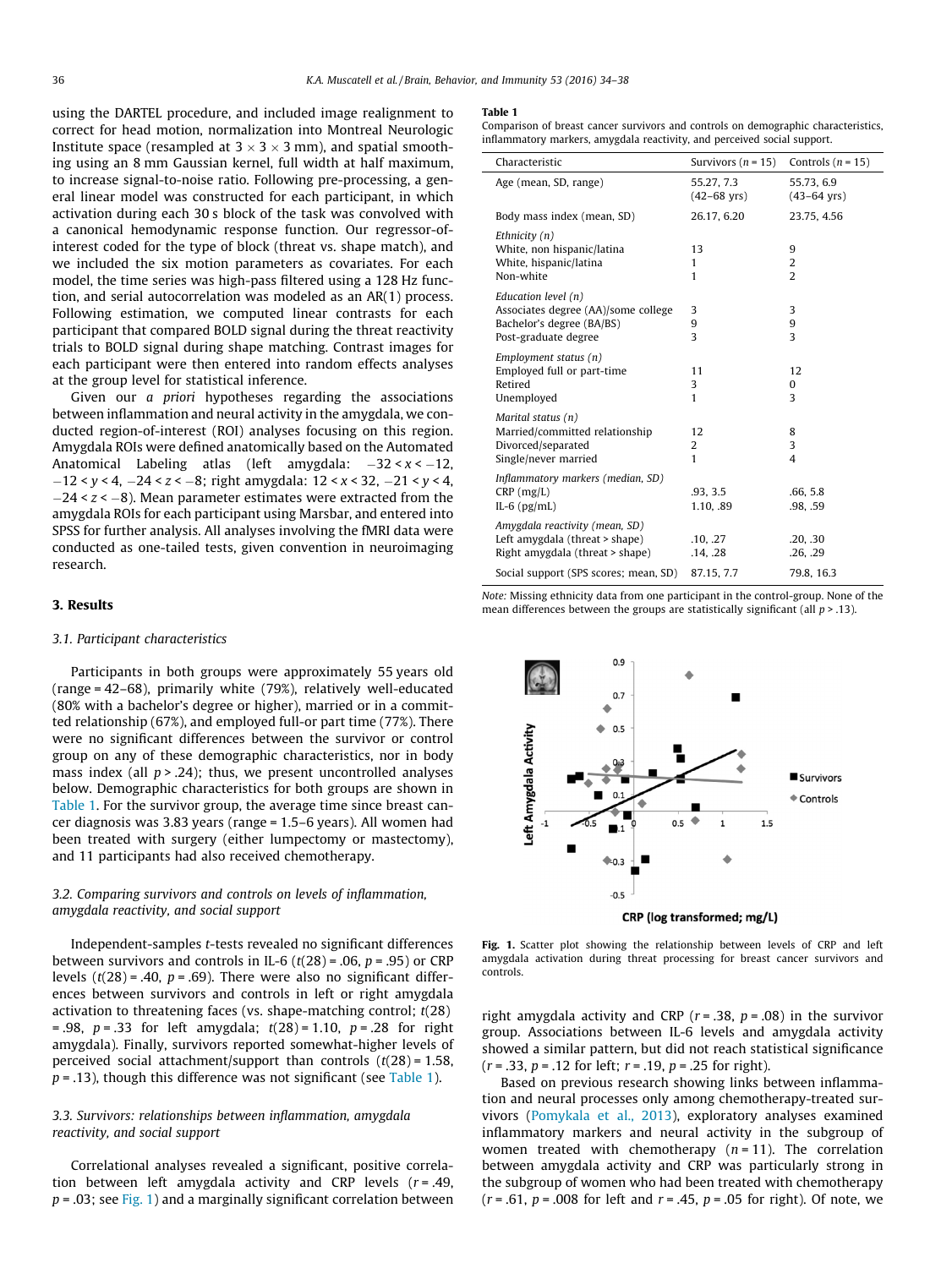

Fig. 2. Scatter plots showing the relationship between social support and left amygdala activation during threat processing (Panel A on left) and levels of CRP (Panel B on right) for breast cancer survivors and controls.

found no significant differences in overall levels of inflammation (IL-6:  $t(28) = .36$ ,  $p = .72$ ; CRP:  $t(28) = .18$ ,  $p = .86$ ) or amygdala reactivity (left:  $t(28) = .56$ ,  $p = .57$ ; right:  $t(28) = 1.1$ ,  $p = .28$ ) between the chemotherapy-treated survivors and controls, suggesting that the enhanced association observed in this subgroup was not driven by elevated neural or inflammatory activity.

Correlational analyses revealed a significant, negative correlation between social support/attachment and CRP levels ( $r = -.55$ ,  $p = .03$ ) in the survivor group (see Fig. 2). There was also a significant, negative correlation between social support/attachment and left amygdala activity ( $r = -.49$ ,  $p = .03$ ) in the cancer survivors (see Fig. 2). Patterns linking social support with IL-6 levels  $(r = -.37, p = .18)$  and right amygdala activity  $(r = -29, p = .15)$  were in the same direction, but did not reach statistical significance.

# 3.4. Controls: relationships between inflammation, amygdala reactivity, and social support

Among individuals with no cancer history, correlation analyses revealed no association between amygdala activity and IL-6 ( $r = .05$ ) for left;  $r = .13$  for right; both  $p > .05$ ) or CRP ( $r = -.05$  for left;  $r = .13$  for right; both  $p > .05$ ). Further, there were no significant associations between social support and amygdala activity  $(r = .07$  for left;  $r = .09$  for right; both  $p > .05$ ) or social support and either inflammatory marker ( $r = -.23$  for IL-6 and  $r = -.01$  for CRP; both  $p > .05$ ) among the healthy controls.

# 4. Discussion

The primary goal of the present study was to examine links between inflammation and amygdala reactivity to social threat in breast cancer survivors and healthy controls. Results indicated that while survivors and healthy controls did not differ significantly in levels of circulating inflammatory markers or amygdala reactivity to threat, only breast cancer survivors showed a significant, positive relation between CRP and amygdala activation. In addition, a higher level of social support among the cancer survivors was associated with reduced amygdala activity and lower levels of CRP.

Results from this study contribute to an emerging literature linking inflammation and neurocognitive function in the context of cancer (Pomykala et al., 2013), and suggest that inflammation may also be relevant for threat-related neural processes in cancer survivors. In particular, data from the present study add to a growing literature suggesting that the amygdala is a key neural structure supporting bidirectional links between inflammation and neurocognitive function (Frenois et al., 2007; Inagaki et al., 2012; Muscatell et al., 2015). The current study extends this prior work, which has primarily been conducted with healthy young adults, to breast cancer survivors, and further suggests that it is not just overall levels of inflammation or amygdala activation that may be affected following cancer, but rather the degree of cross-talk between these two systems.

Why would breast cancer survivors show a stronger relationship between inflammation and amygdala reactivity to threat? One possibility is that breast cancer and its treatment may activate microglia, which remain ''primed" even after treatment has been completed and peripheral inflammation has resolved. Indeed, preclinical work in animal models has shown that cancer chemotherapy can induce increases in activated microglia (Christie et al., 2012), and stress has been shown to increase microglia activation in the amygdala (Wohleb et al., 2011). This priming may increase neural sensitivity to peripheral inflammation, as has also been shown in models of development (Schwarz and Bilbo, 2012) and aging (Henry and Wynne, 2009), with implications for neural function, cognition, and behavior. Consistent with this hypothesis, exploratory analyses revealed a particularly strong correlation between CRP and amygdala activity in women treated with chemotherapy. This mechanism is currently speculative, however, and future work is needed to examine it (and other potential mechanisms) more directly.

A secondary aim of this study was to examine links between inflammation, amygdala activity, and social support/attachment. Growing evidence indicates that social isolation is associated with activation of inflammatory processes (Cole and Lutgendorf, 2015), and greater social support has been shown to predict survival in women with breast (Kroenke et al., 2006) and ovarian cancer (Lutgendorf et al., 2005, 2012). Here, we found that breast cancer survivors with greater social support/attachment had lower levels of CRP as well as reduced amygdala reactivity to threat, suggesting a possible mechanistic pathway linking social support and cancer outcomes.

The current results should be interpreted in light of some important limitations. First, the sample size is small and may be underpowered to detect associations between inflammation and amygdala activation within the healthy control group, or in comparisons between controls and breast cancer survivors. Future studies attempting to replicate the present results in larger samples are necessary. Second, participants were relatively homogeneous in terms of ethnicity and socioeconomic status, thus limiting the generalizability of the findings. Third, the data are cross-sectional and as such it is unclear if the relation between